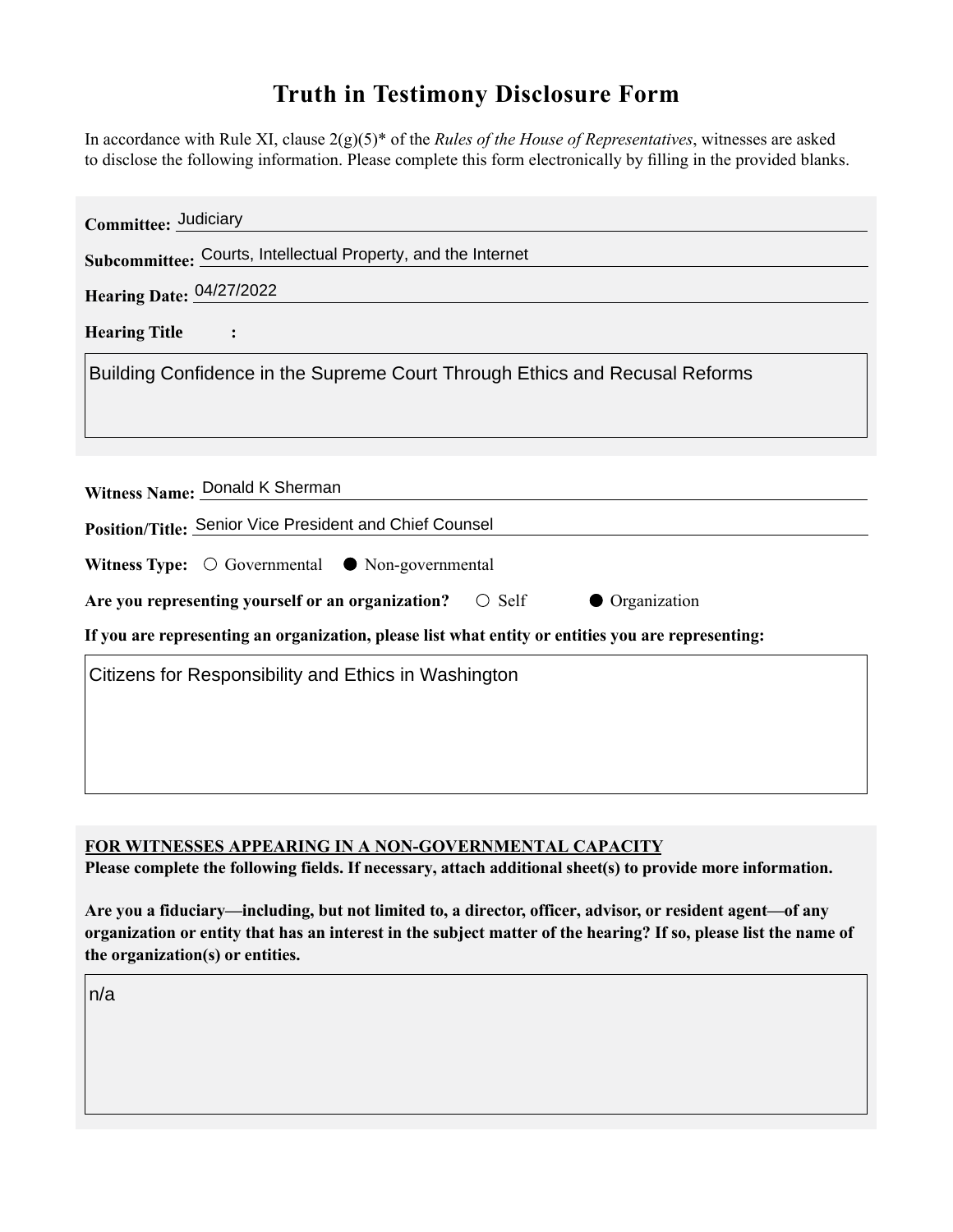**Please list any federal grants or contracts (including subgrants or subcontracts) related to the hearing's subject matter that you, the organization(s) you represent, or entities for which you serve as a fiduciary have received in the past thirty-six months from the date of the hearing. Include the source and amount of each grant or contract.** 

n/a

**Please list any contracts, grants, or payments originating with a foreign government and related to the hearing's subject that you, the organization(s) you represent, or entities for which you serve as a fiduciary have received in the past thirty-six months from the date of the hearing. Include the amount and country of origin of each contract or payment.** 

n/a

## **Please complete the following fields. If necessary, attach additional sheet(s) to provide more information.**

 $\exists$  I have attached a written statement of proposed testimony.

 $\subseteq$  I have attached my curriculum vitae or biography.

**\***Rule XI, clause 2(g)(5), of the U.S. House of Representatives provides:

(5)(A) Each committee shall, to the greatest extent practicable, require witnesses who appear before it to submit in advance written statements of proposed testimony and to limit their initial presentations to the committee to brief summaries thereof.

(B) In the case of a witness appearing in a non-governmental capacity, a written statement of proposed testimony shall include— (i) a curriculum vitae; (ii) a disclosure of any Federal grants or contracts, or contracts, grants, or payments originating with a foreign government, received during the past 36 months by the witness or by an entity represented by the witness and related to the subject matter of the hearing; and (iii) a disclosure of whether the witness is a fiduciary (including, but not limited to, a director, officer, advisor, or resident agent) of any organization or entity that has an interest in the subject matter of the hearing.

(C) The disclosure referred to in subdivision (B)(iii) shall include— (i) the amount and source of each Federal grant (or subgrant thereof) or contract (or subcontract thereof) related to the subject matter of the hearing; and (ii) the amount and country of origin of any payment or contract related to the subject matter of the hearing originating with a foreign government.

(D) Such statements, with appropriate redactions to protect the privacy or security of the witness, shall be made publicly available in electronic form 24 hours before the witness appears to the extent practicable, but not later than one day after the witness appears.

Judiciary